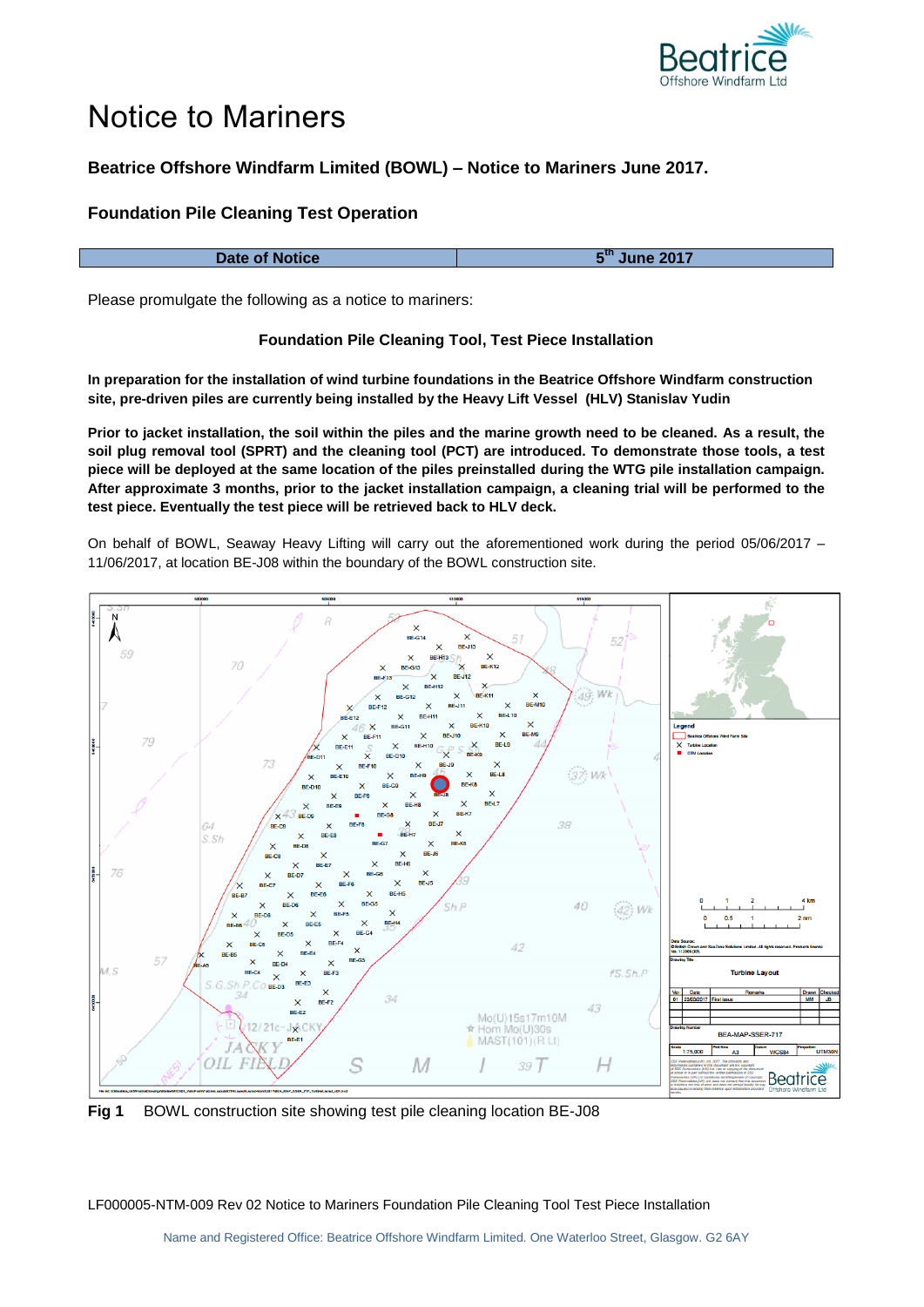

The Heavy Lift Vessel installing the pile cleaning test piece is the Stanislav Yudin shown Fig 2.

| <b>STANISLAV YUDIN</b>                     |                                               |
|--------------------------------------------|-----------------------------------------------|
| <b>General Description and Dimensions:</b> | Heavy Lift Vessel LOA 183.3m Breadth<br>40.0m |
| <b>Call Sign:</b>                          | 5BYM2                                         |
| <b>MMSI:</b>                               | 210334000                                     |
| <b>Onshore Representative:</b>             | Steve Bell - sbell@shl.nl                     |



**Fig** 2 Stanislav Yudin



**Fig 3** Test piece mounted on mud mat.

SHL has designed the test piece, which consists of a test tube and a mud mat. The test piece will be fabricated on board of HLV.

The lift will be executed by ILT(Internal Lifting Tool). Therefore, the dimension of the test tube is same as the piles in Beatrice project (OD2200xWT60mm). The length of the test tube is 2100mm.

To realize sufficient stability, a mud mat is required. The mud mat is in a hexagon shape, composed of 6mm thick plates and a support

frame. This frame is made by a series of IPE 300 beams, and part of it is welded to bottom of test tube.

LF000005-NTM-009 Rev 02 Notice to Mariners Foundation Pile Cleaning Tool Test Piece Installation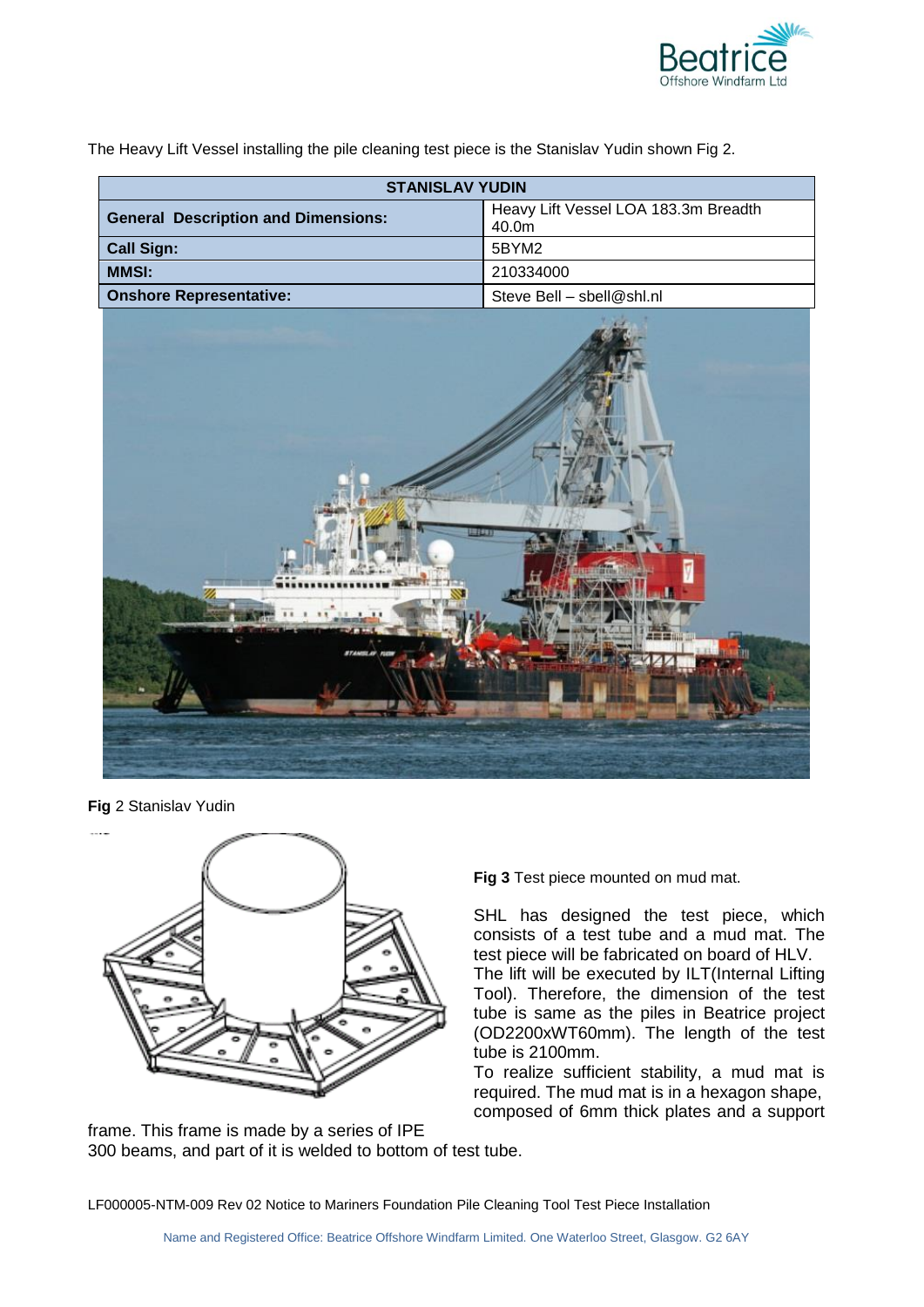

#### **Test piece installation sequence.**

- 1. Verify weather is acceptable for test piece installation
- 2. Perform pre-installation ROV seabed survey
- 3. Carry out pre-lifting checks on lifting equipment (lifting rigging, ILT, etc.)
- 4. Connect aux. hook to ILT rigging
- 5. Remove test piece seafastening, if applicable
- 6. Stab and engage ILT into test piece
- 7. Lift off test piece from HLV by ILT
- 8. Lift test piece through splash zone and lower to 3-5m above seabed
- 9. Set-down test piece at the planned location
- 10. ROV to monitor status of test piece and seabed
- 11. Confirm coordinates of location
- 12. Disconnect ILT and retrieve it to HLV Deck



**Fig 4** ILT – Internal pile Lifting Tool – used to stab and lift piles

#### **General Safety Advice**

All vessels engaged in the activity will exhibit appropriate lights and shapes prescribed by the International Regulations for Preventing Collisions at Sea; relative to their operations. All vessels engaged in the activity will also transmit an Automatic Identification System (AIS) message.

The Secretary of State has authorised the use of the following safety zones as per Notice to Mariners LF000005-NTM-005 Notification of Safety Zones.

- 500 metres radius around each wind turbine, offshore transformer module and/or their substructures and foundations comprising the Beatrice Offshore Wind Farm whilst work is being performed as indicated by the presence of construction vessels.
- 50 metres radius around each wind turbine, offshore transformer module and/or their substructure and foundations installed but waiting to be commissioned as part of the Beatrice Offshore Wind Farm.

ALL VESSELS ARE REQUESTED to give all construction and support vessels a wide berth.

MARINERS ARE REMINDED to navigate with caution and keep continued watch on VHF Ch. 70 / 16 when navigating the area.

LF000005-NTM-009 Rev 02 Notice to Mariners Foundation Pile Cleaning Tool Test Piece Installation